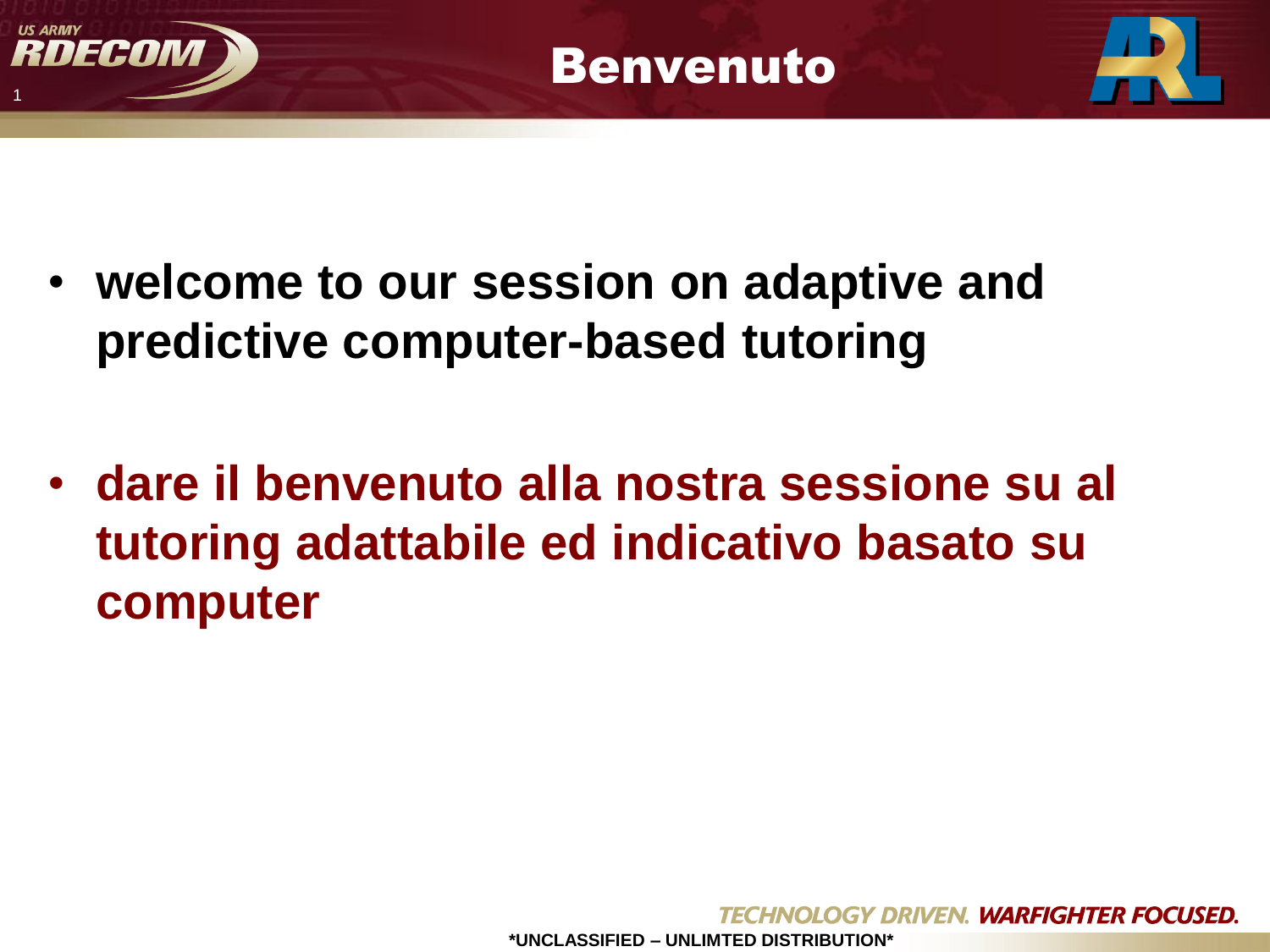



- **Dr. Robert Sottilare - Paper #16 - Research Gaps for Adaptive and Predictive Computer-Based Tutoring Systems**
- **Keith Brawner - Paper #8 – Real-time Clustering of Unlabeled Sensory Data for Trainee State Assessment**
- **Dr. Elaine Raybourn - Paper #20 - Incorporating Reflection into Learner Models for Adaptive and Intelligent Tutoring**
- **Dr. Heather Holden - Paper #9 - The Impact of Student Expectations and Tutor Acceptance on Computer-Based Learning Environment Acceptance and Future Usage Intentions**
- **Markus Klug - Paper #4 - Excel-Based Analysis and Dyamisation of Probabilities for Logistics Planning**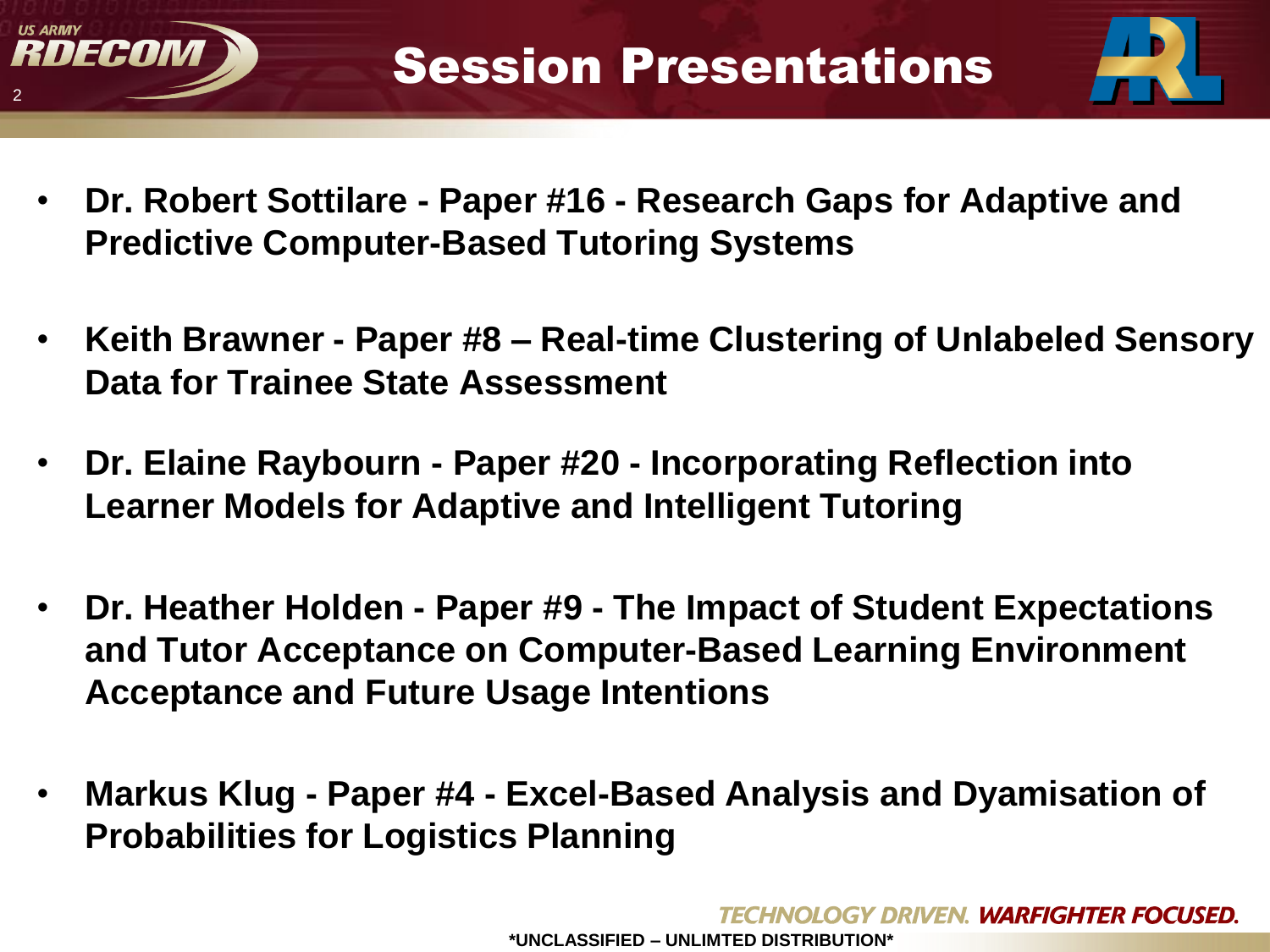

#### **U.S. Army Research, Development and Engineering Command**



#### **TECHNOLOGY DRIVEN. WARFIGHTER FOCUSED.**

Robert A. Sottilare, Ph.D., ARL Stephen Goldberg, Ph.D., ARI Paula Durlach, Ph.D., ARI

September 2011 – DHSS, Rome, Italy

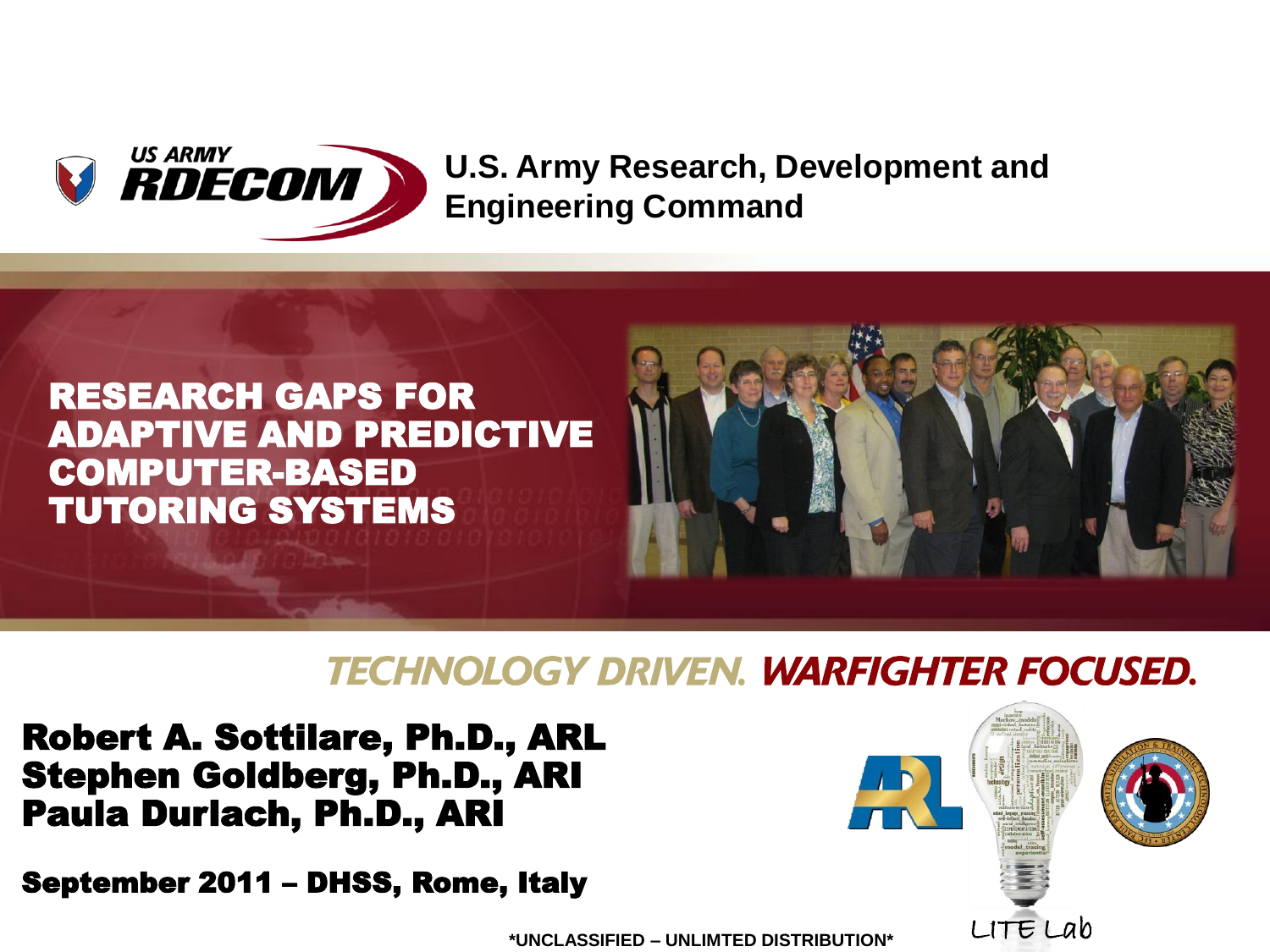

## Tutoring Framework for Individual Training



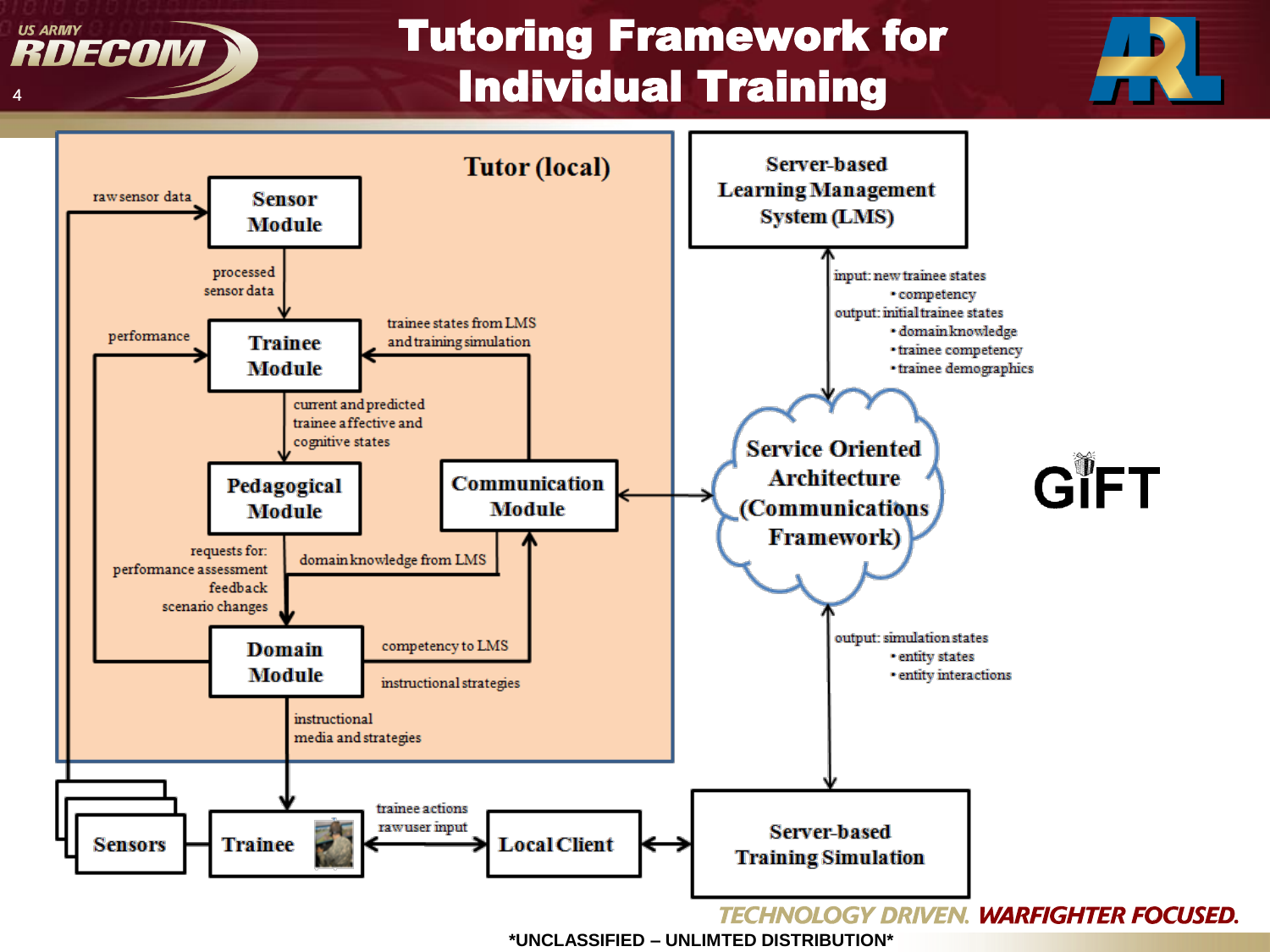

## Question of the day…

#### Why aren't computer-based tutors more prevalent?

## Perché i precettori basati su computer non sono più prevalente?

**HNOLOGY DRIVEN. WARFIGHTER FOCUSED.**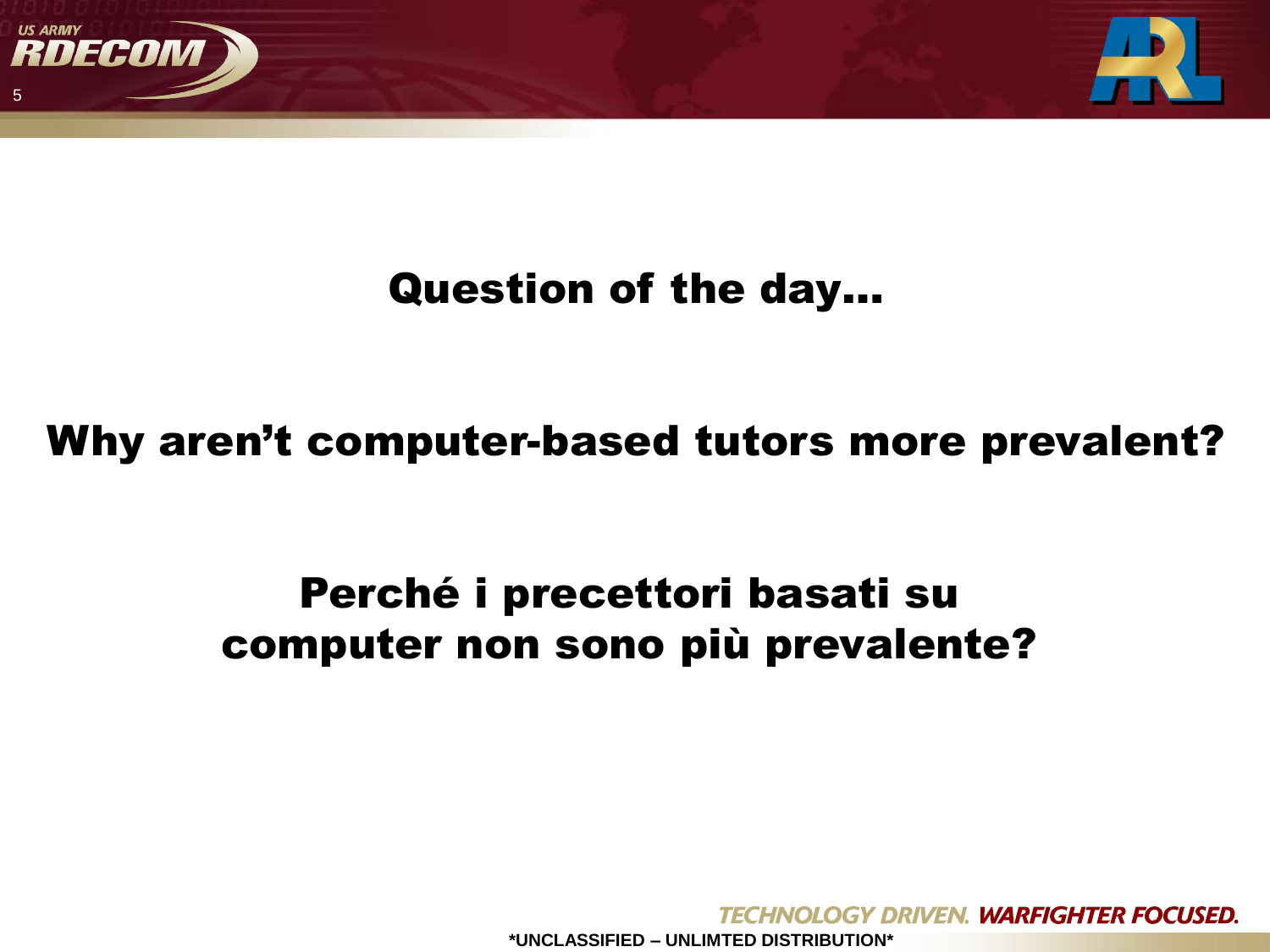



- Computer-based tutoring background and motivation for research
- Tutor adaptability and predictive accuracy
- Challenges in computer-based tutoring
	- student modeling
	- authoring tools and expert modeling
	- instructional strategy selection
- Standards for assessing tutor performance
- Recommendations for Future Research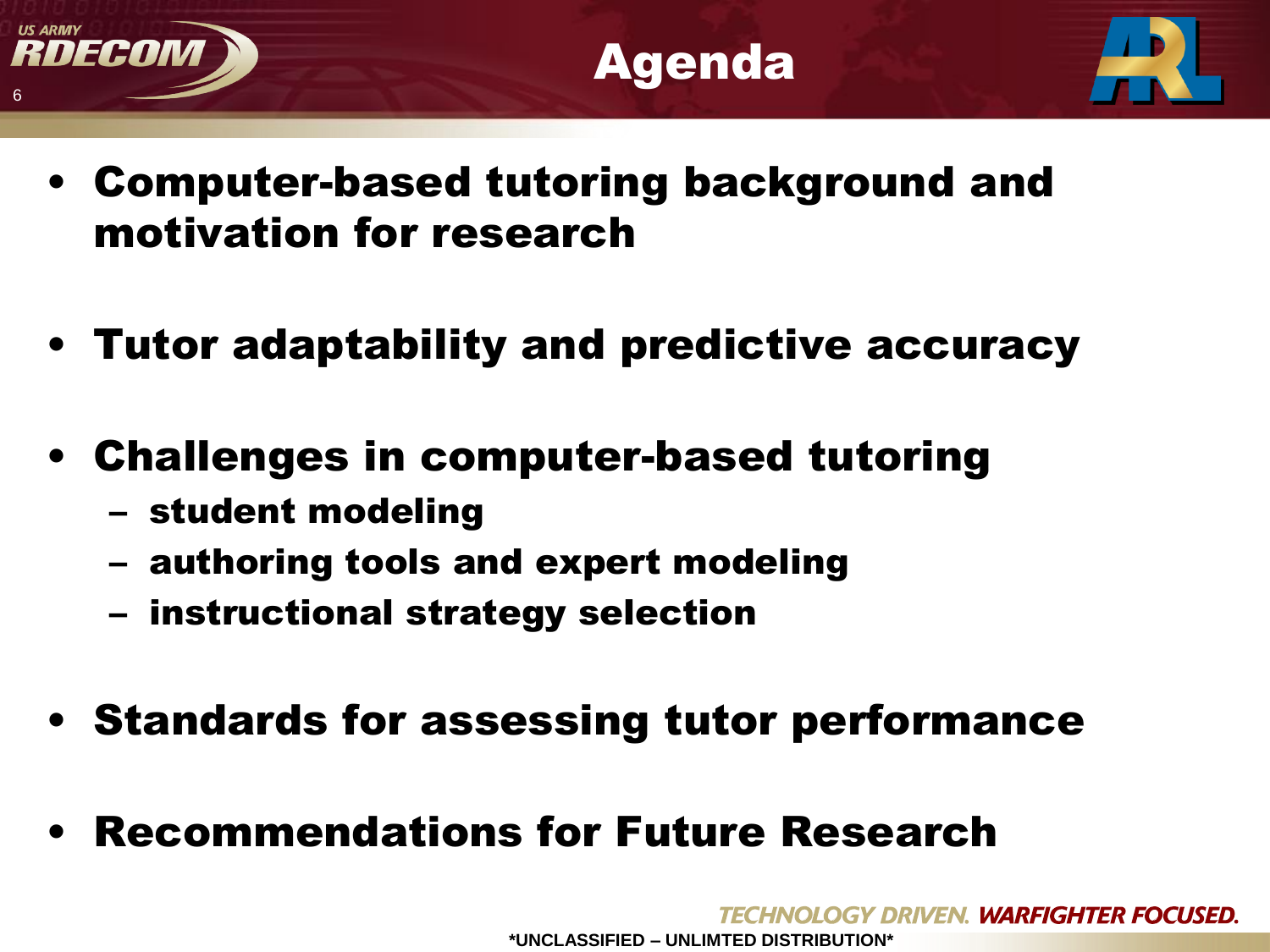## Computer-based tutoring research motivation



- **Computer-based Intelligent Tutors work: (Woolf, 2011)**
	- **Nearly the same improvement as one-on-one human tutoring.**
	- **Effectively reduce the time required for learning by 1/3 to 1/2.**
	- **Networked versions reduce the need for training support personnel by about 70% and operating costs by about 92%**
- **Grand Challenges for Education Technology (Woolf, 2010)**
	- **Personalize Education**

7

**US ARMY** 

DECOM

- **Assess Student Learning**
- **Support Social Learning**
- **Diminish Boundaries**
- **Develop Alternative Teaching Methods**
- **Enhance the Role of Stakeholders**
- **Address Policy Changes**



Woolf, B.P. (2011). Intelligent Tutors: Past, Present and Future. Keynote address at the Advanced Distributed Learning ImplementationFest, August 2011, Orlando, Florida.

Woolf, B. P. (2010). *A Roadmap for Educational Technology. National Science Foundation # 0637190*

**TECHNOLOGY DRIVEN. WARFIGHTER FOCUSED.**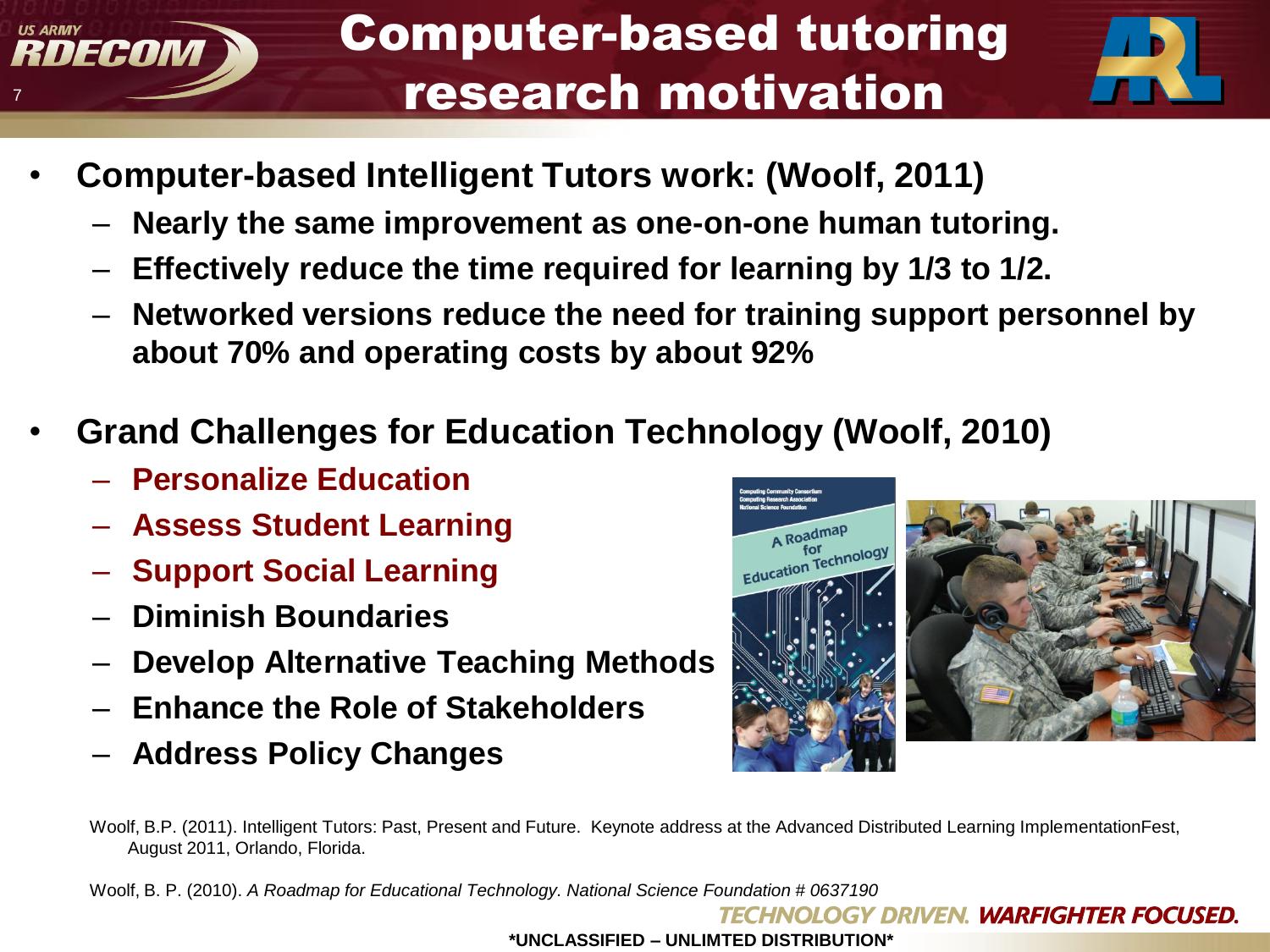Payoff: Improved Learning

- **2 sigma improvement for human one-on-one tutoring over conventional teaching (Bloom, 1984)**
- **.50 sigma for interactive multimedia (Woolf, 2011)**

8

**US ARMY** 

DECOM

- **raises the median score from 50% to 69%**
- **1.05 sigma for intelligent tutors (Woolf, 2011)**
	- **raises the median score from 50% to 85%**



Woolf, B.P. (2011). Intelligent Tutors: Past, Present and Future. Keynote address at the Advanced Distributed Learning ImplementationFest, August 2011, Orlando, Florida.**TECHNOLOGY DRIVEN. WARFIGHTER FOCUSED.** 

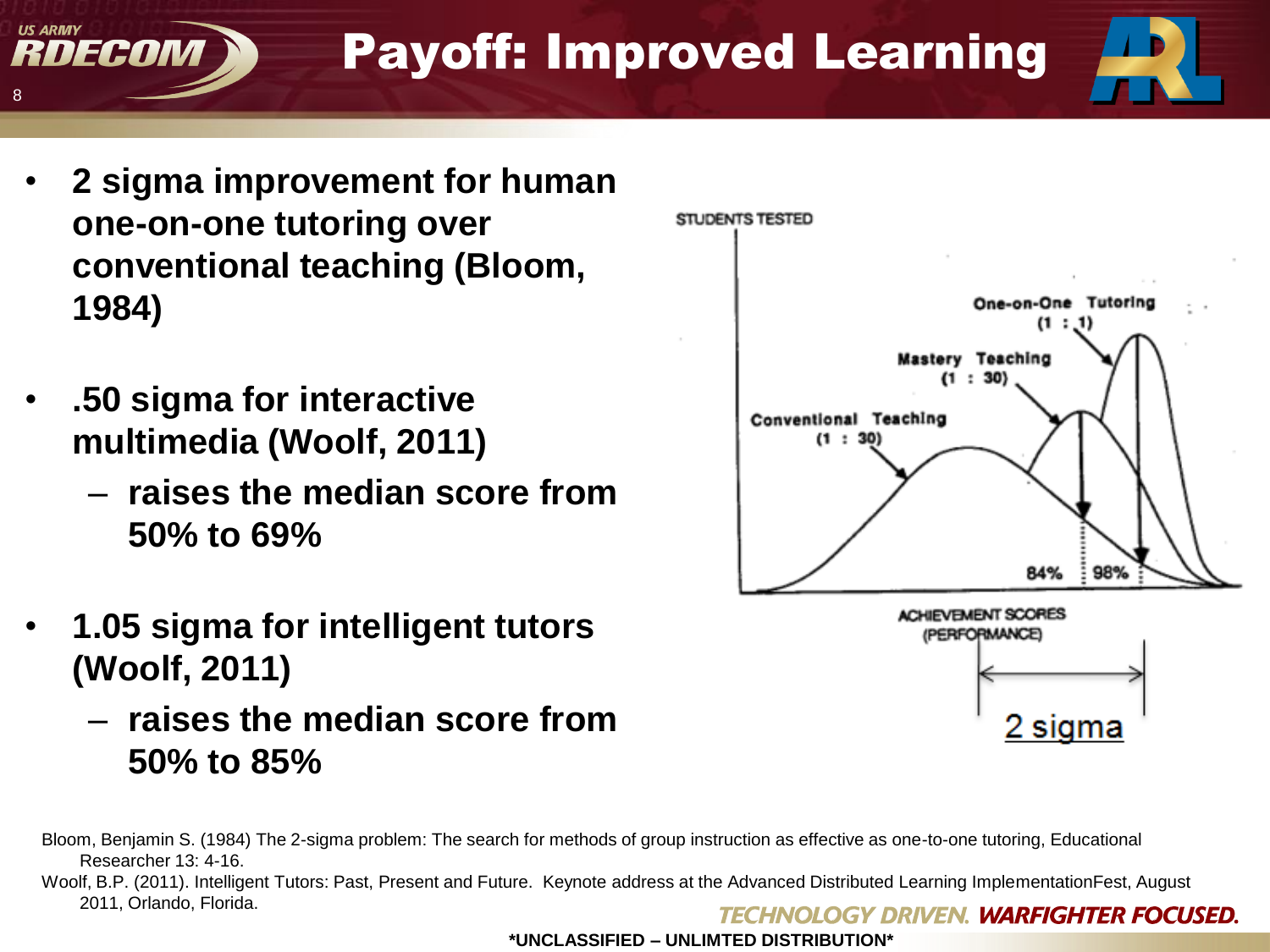

So…

#### Why aren't computer-based tutors more prevalent?

## they need to be more adaptive, predictive and easier to author

#### Perché i precettori basati su computer non sono più prevalente?

## devono essere più adattabili, preventivi e più facili da creare

HNOLOGY DRIVEN. WARFIGHTER FOCUSED. **\*UNCLASSIFIED – UNLIMTED DISTRIBUTION\***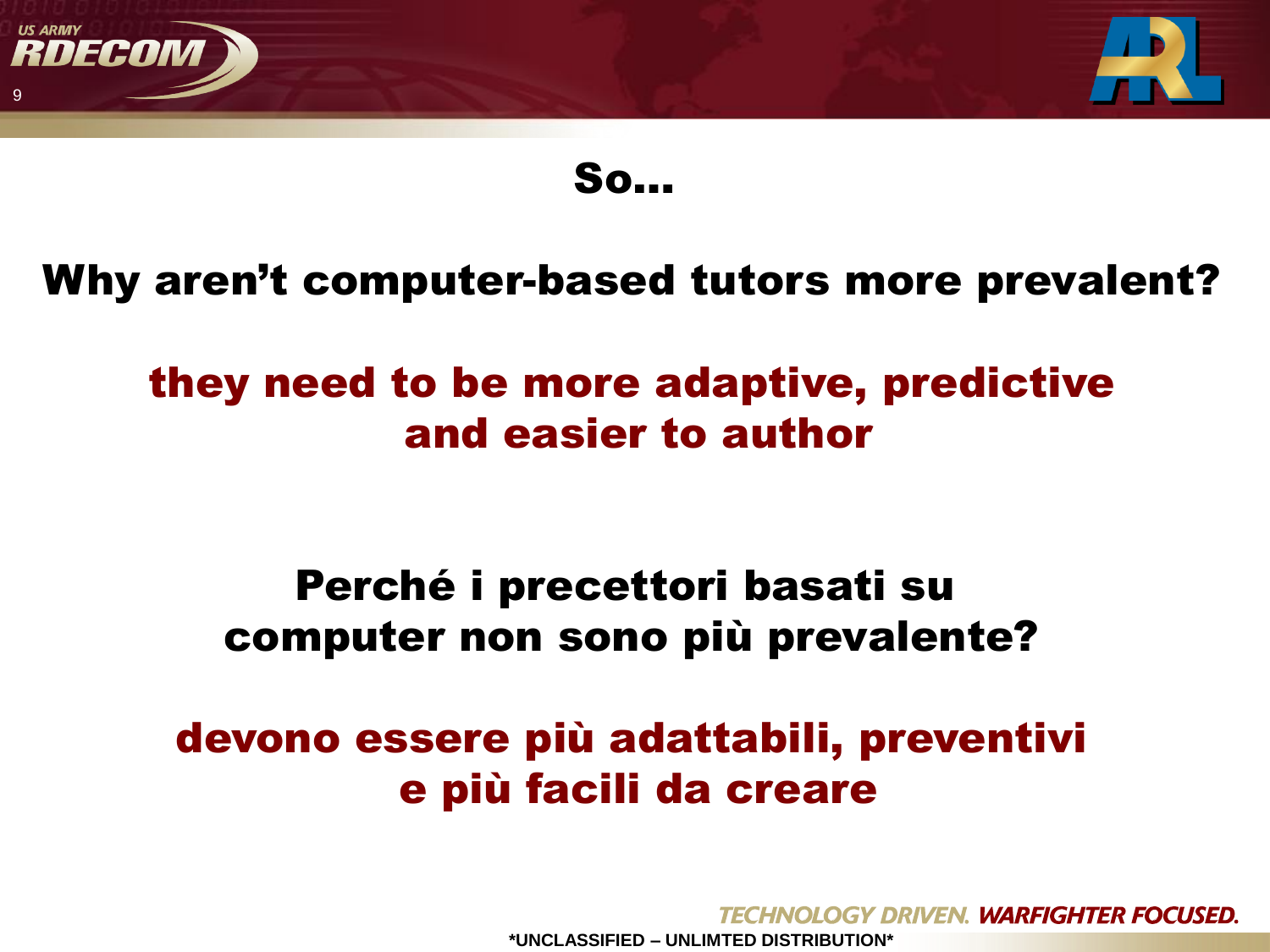## Tutor adaptability and predictive accuracy

#### **adapt to:**

Arousal/attention

NFCAN

10

**US ARMY** 

student needs & capabilities individual differences motivational state preferences & experience cognitive & affect states proficiency and expertise

affect tailoring

Minimum arousal threshold

affect tailoring

Engagement

tailoring



## **accurately predict:**

current and future states knowledge & skills performance motivation cognition & affect attention and engagement



#### **Assess → Model → Predict → Adapt → Influence Learning**

**TECHNOLOGY DRIVEN. WARFIGHTER FOCUSED.**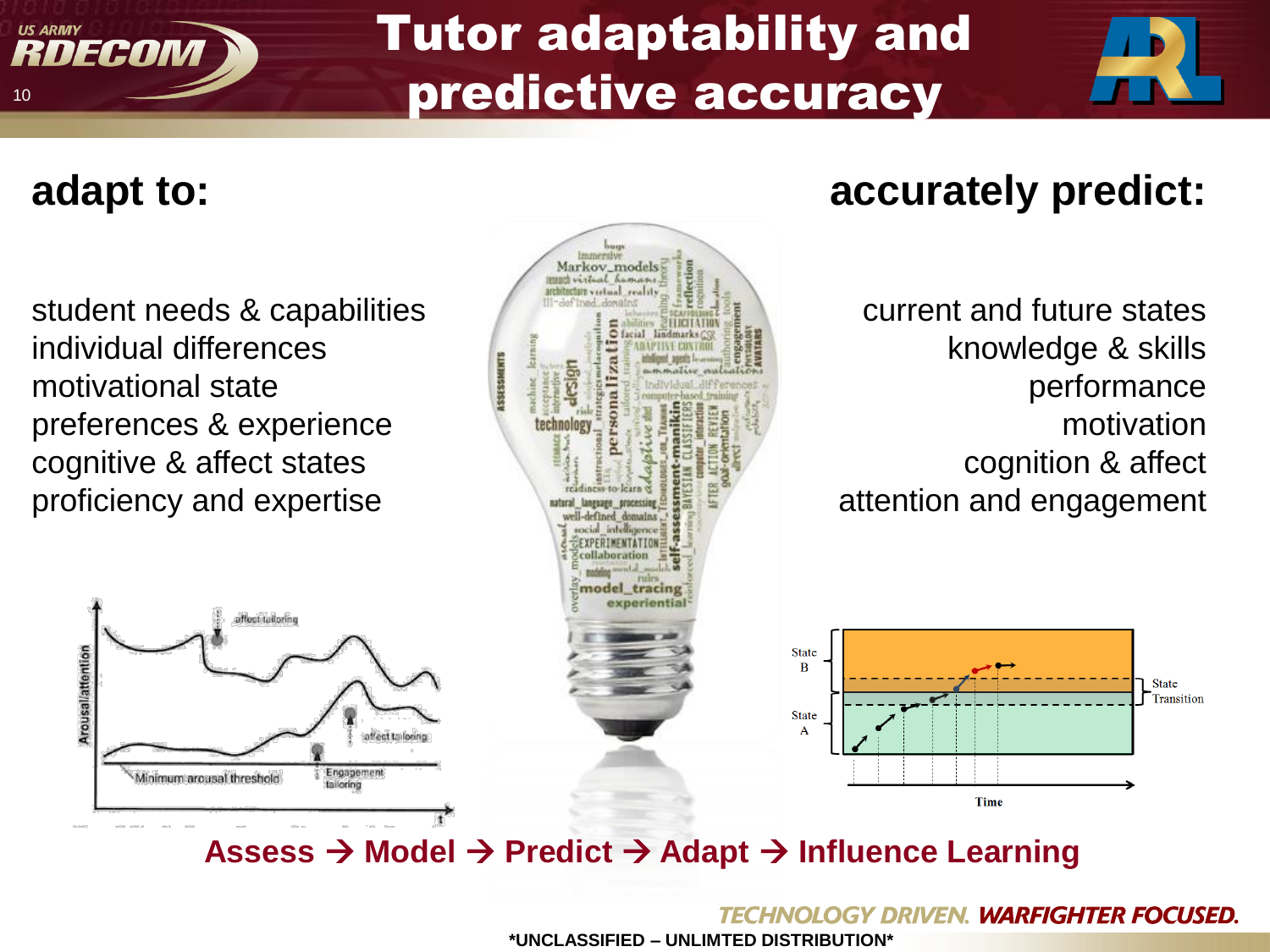

## Cognition and Affect in Tutoring







185–205). Cambridge, MA: MIT Press. Vygotsky, L.S. (1978). Mind in Society: The development of higher psychological processes. Cambridge, MA: Harvard University Press.

**Learning Operational Realism (stressors)**

Bjork, R. A. (1994). Memory and metamemory considerations in the training of human beings. In J. Metcalfe and A. Shimamura (Eds.), *Metacognition: Knowing about knowing* (pp.

#### **TECHNOLOGY DRIVEN. WARFIGHTER FOCUSED.**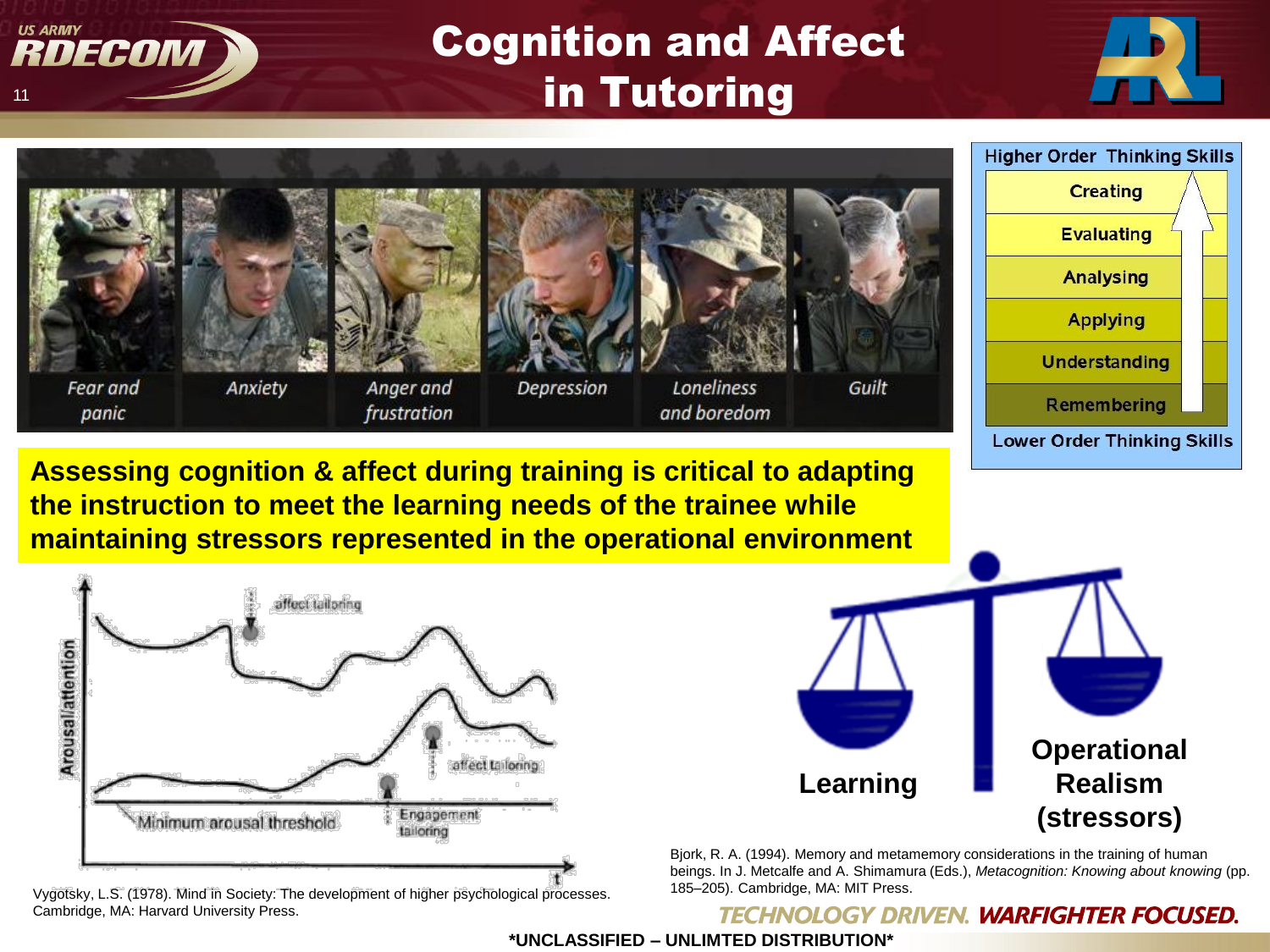

- three broad areas of research
	- student modeling

12

IFANNI

- authoring and expert modeling
- instructional strategy selection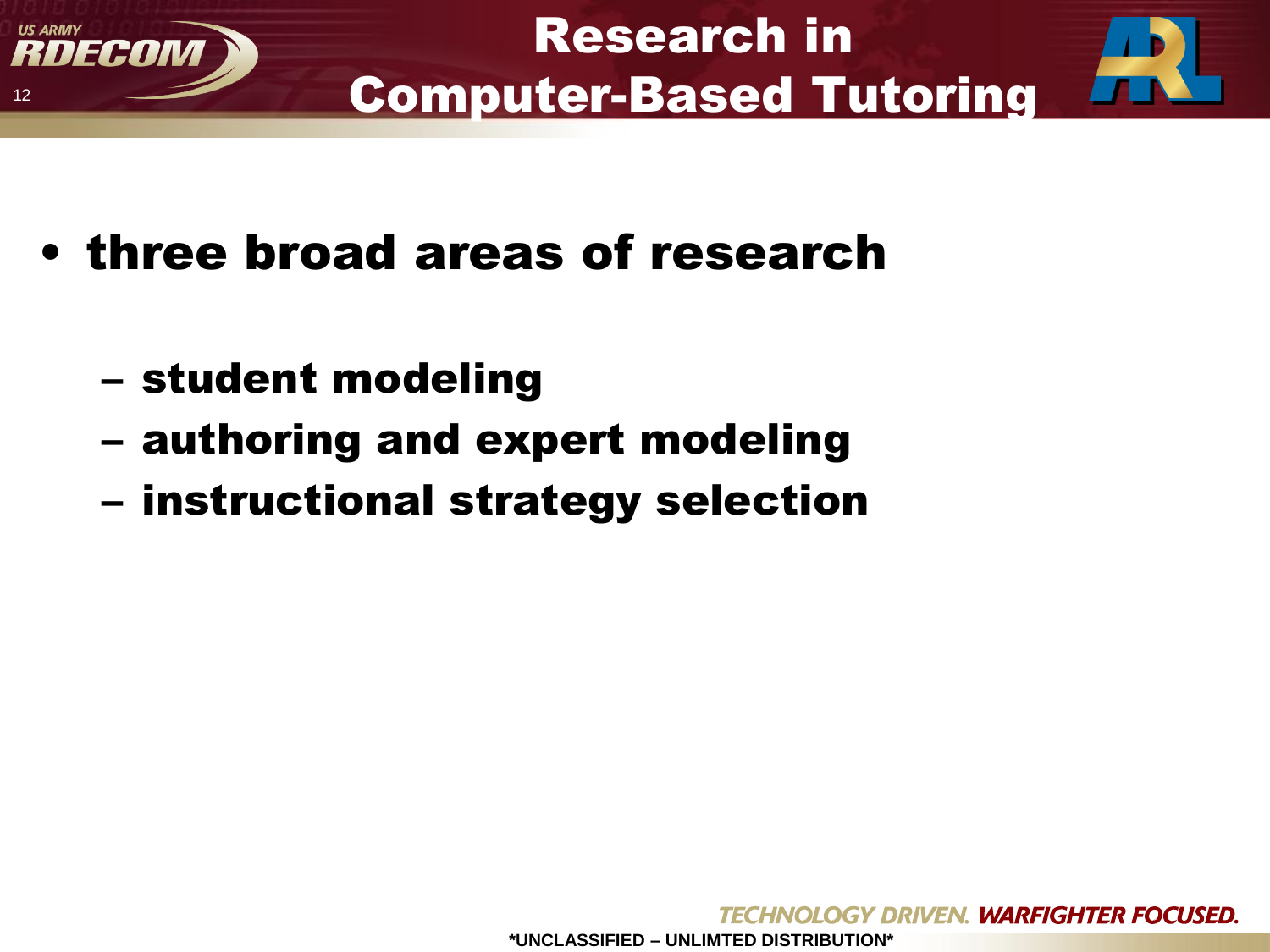



**capabilities** 

13

**US ARMY** 

IFANI

- tutors must be able to sense and interpret student behaviors and physiology to classify the student's affective and cognitive states
- sensors must be passive/unobtrusive, portable
- classification methods must be near real-time
- classification methods must be accurate
- research questions
	- Which student behaviors and physiological measures are critical to predicting their affective and cognitive states?
	- What is the minimal set of sensors to predict student affect and cognition?
	- What classification methods are most accurate?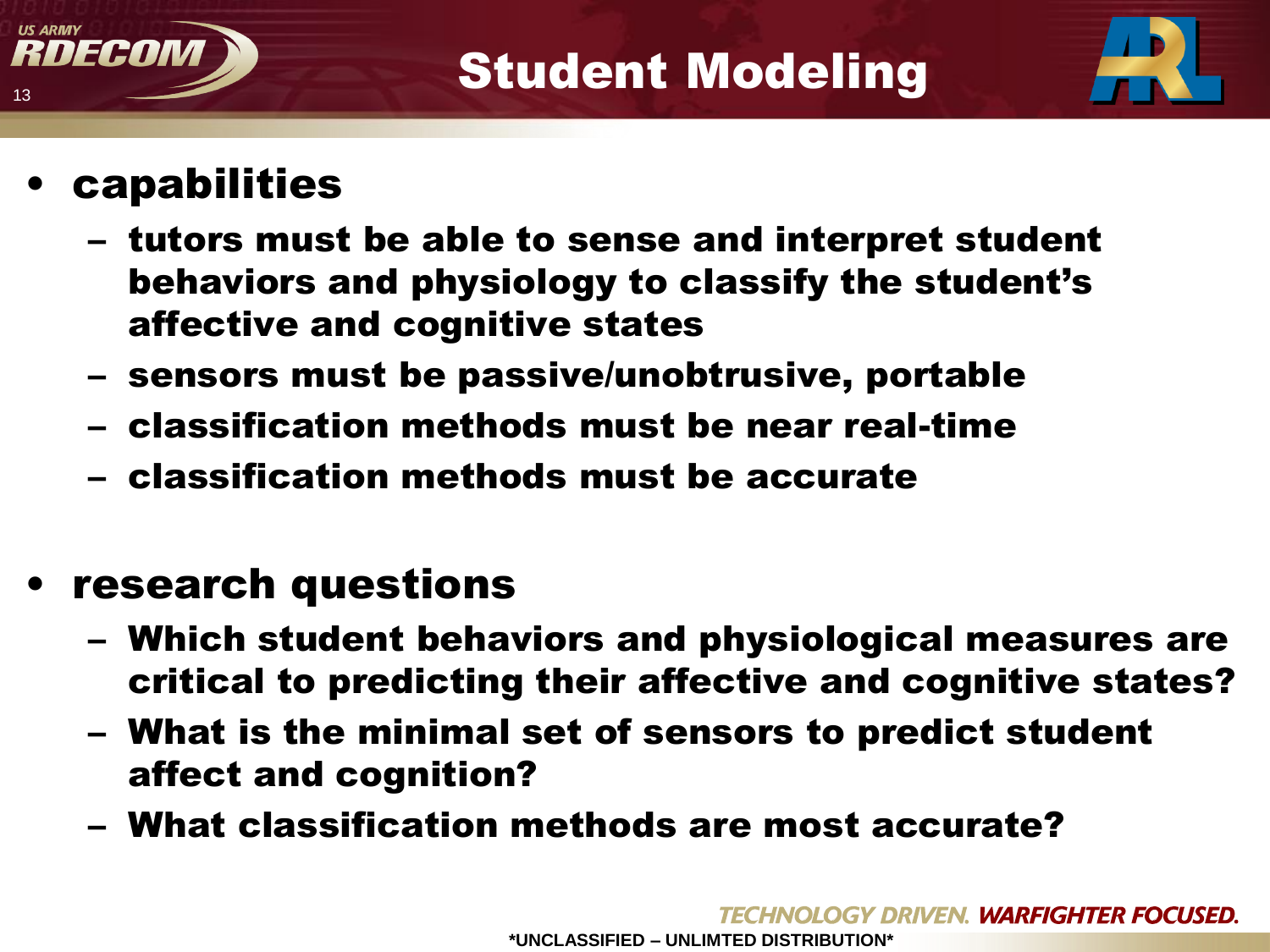



## • capabilities

14

RDECOM

- tutors should be modular to promote flexibility, extensibility, evaluation and reuse
- methods are needed to automatically capture and rapidly model the behaviors and cognitive processes of experts and misconceptions of novices
- methods are needed to evaluate the influence of variables of interest (sensors, instructional strategies)

## • research questions

- which methods for task analysis are most accurate, least obtrusive and most efficient?
- which methods are optimal for team training?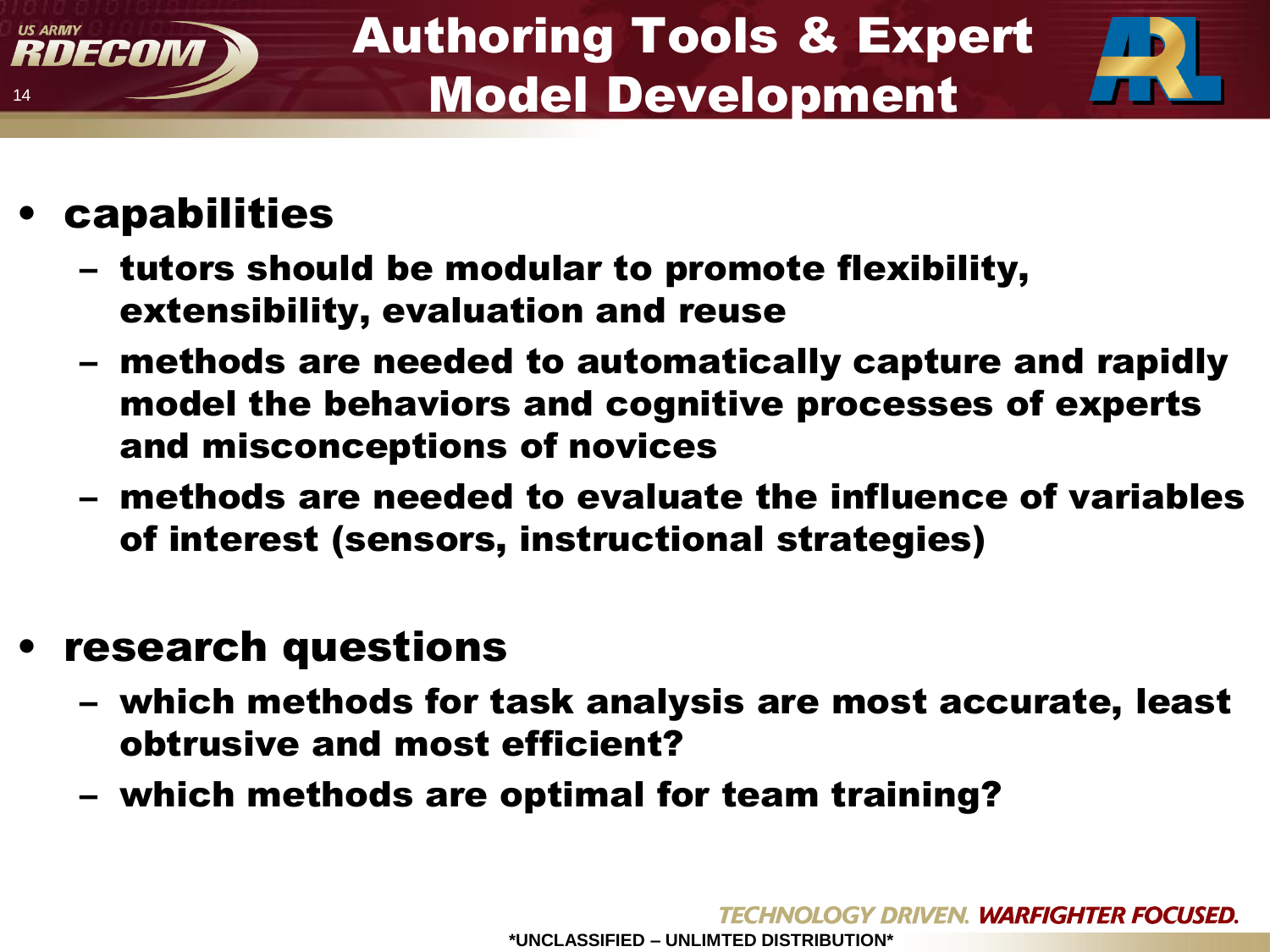#### Generalized Intelligent Framework for Tutors (GIFT) Methodology

Assess  $\rightarrow$  Model  $\rightarrow$  Predict  $\rightarrow$  Adapt  $\rightarrow$  Influence Learning

15

**US ARMY** 

RDECON



Hanks, S., Pollack, M.E. and Cohen, P.R. (1993). Benchmarks, Test Beds, Controlled Experimentation, and the Design of Agent Architectures. AI Magazine Volume 14 Number 4. **TECHNOLOGY DRIVEN. WARFIGHTER FOCUSED.**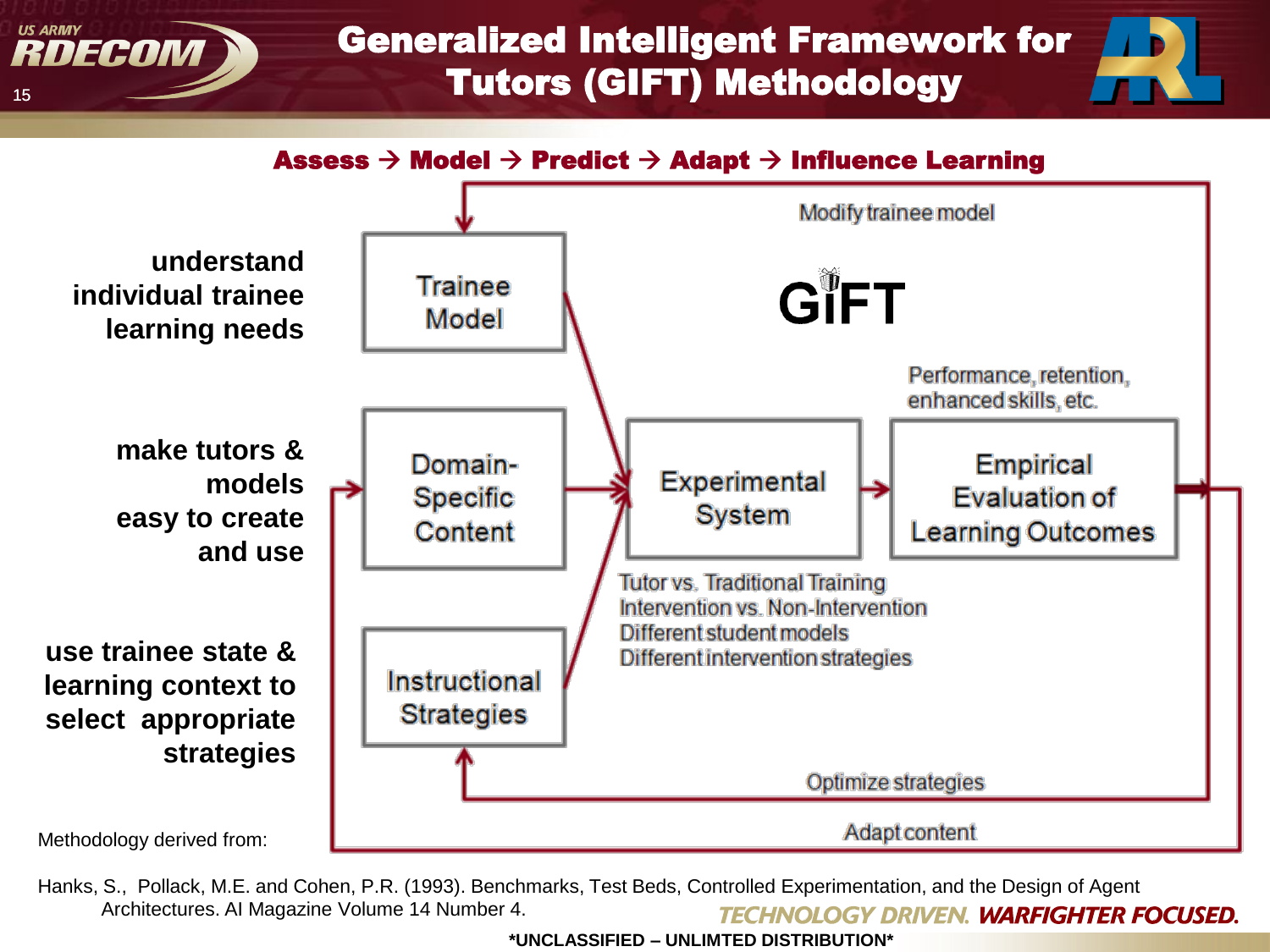



## **capabilities**

- instructional flow and challenge level adapted to the needs/states/traits of the student
- feedback and tutor-student interaction modeled on the best human tutors

#### • research questions

- Based on the student's affective and cognitive state, which instructional strategies are optimal?
- Which strategies are domain-independent?
- Is the effectiveness of strategies influenced by culture, values or other factors?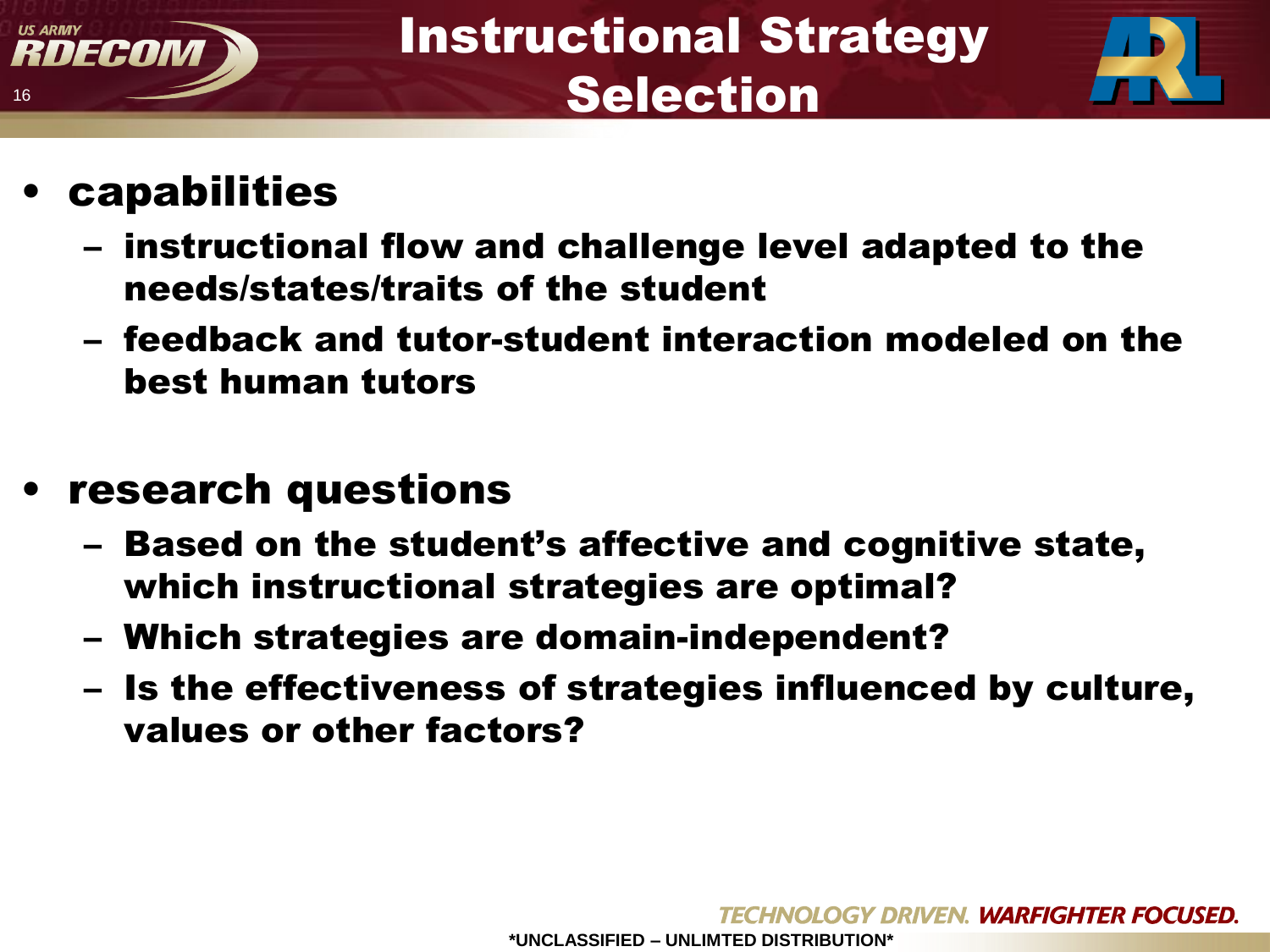



- adapt to the learner better than a human tutor
- enable learning better than a human tutor
- fully perceive learner behaviors and physiology through remote sensing
- support fully mobile training
- are consistently accurate (near 100%) in classifying the learner's cognitive state in near real-time
- have an optimized repertoire of instructional strategies
- are automatically integrated with a variety of training platforms (e.g., serious games, commercial/military training simulations).

Sottilare, R. and Gilbert, S. (2011). Considerations for tutoring, cognitive modeling, authoring and interaction design in serious games. Authoring Simulation and Game-based Intelligent Tutoring workshop at the *Artificial Intelligence in Education Conference (AIED) 2011*, Auckland, New Zealand, June 2011.

<span id="page-16-0"></span>



**TECHNOLOGY DRIVEN. WARFIGHTER FOCUSED.**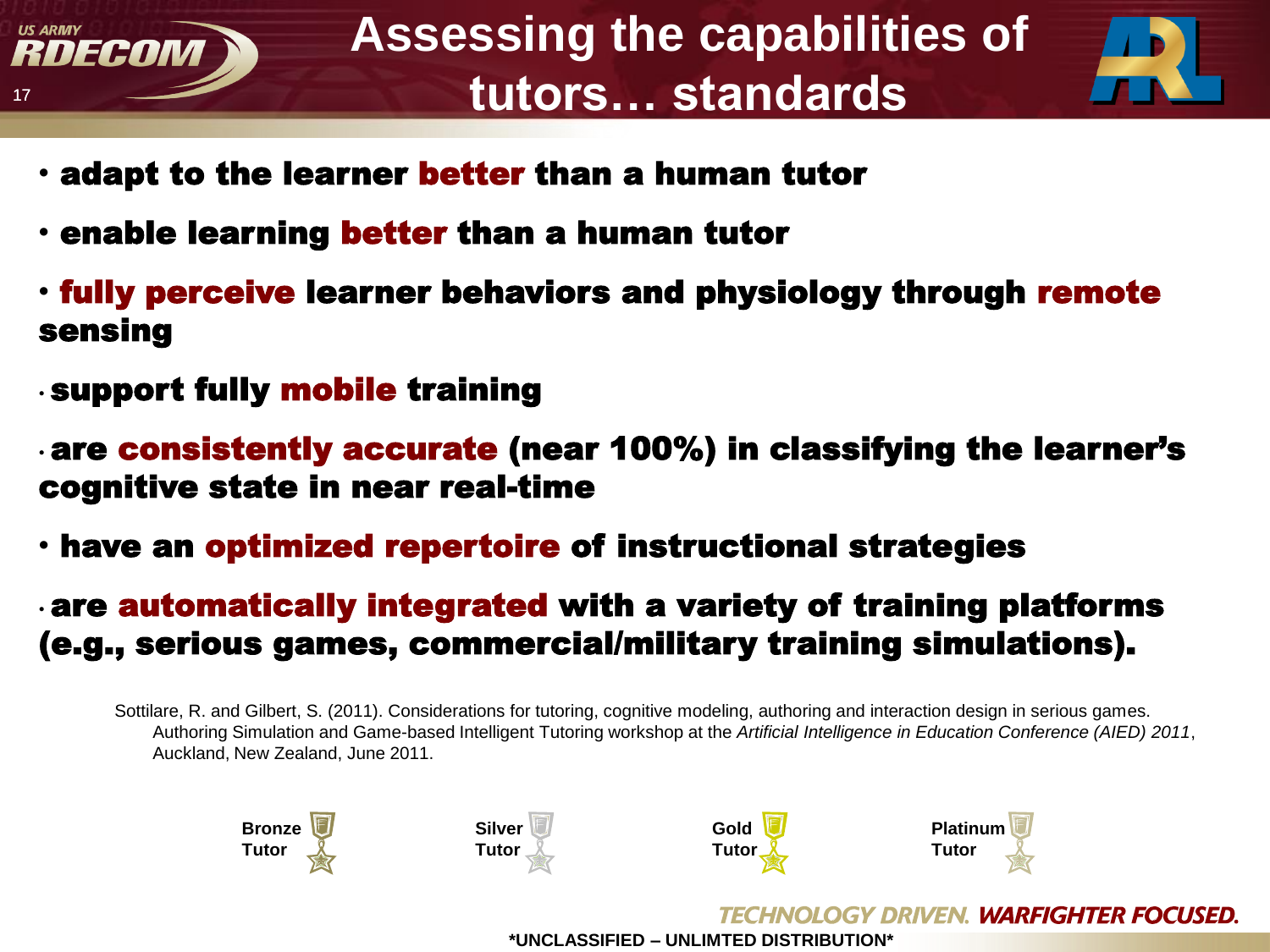



- Pedagogy the relationship between student performance and states, and the effectiveness of the instructional method selected
- Individual differences the influence of individual differences in instructional strategy selection
- Accelerated learning and retention the influence of computer-based tutor actions on accelerating learning and facilitating retention
- Five general areas for research analysis, diagnosis, prescription, mental model mismatch (misconceptions) and demonstration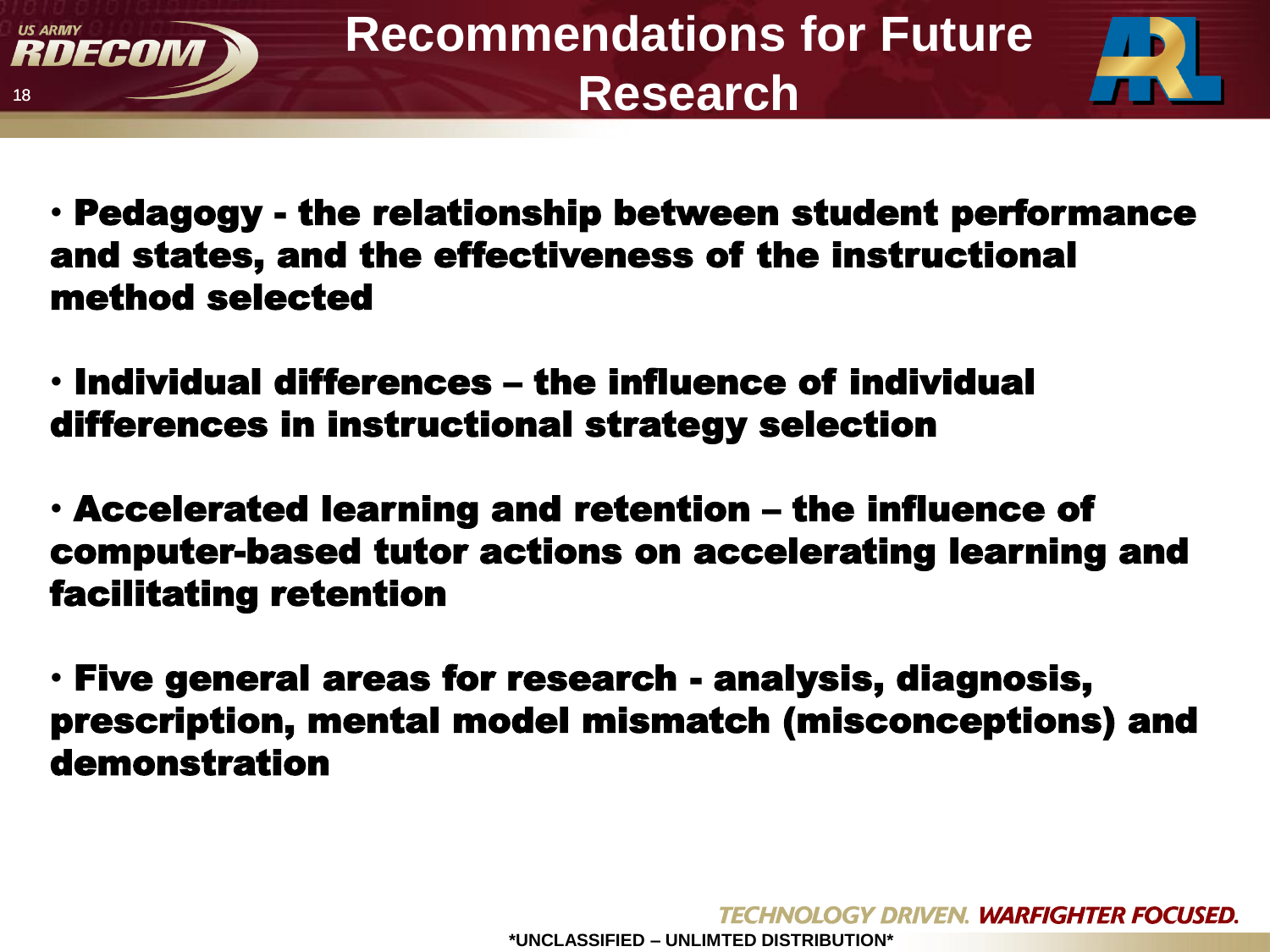

So…

#### Why aren't computer-based tutors more prevalent?

## they need to be more adaptive, predictive and easier to author

#### Perché i precettori basati su computer non sono più prevalente?

## devono essere più adattabili, preventivi e più facili da creare

HNOLOGY DRIVEN. WARFIGHTER FOCUSED. **\*UNCLASSIFIED – UNLIMTED DISTRIBUTION\***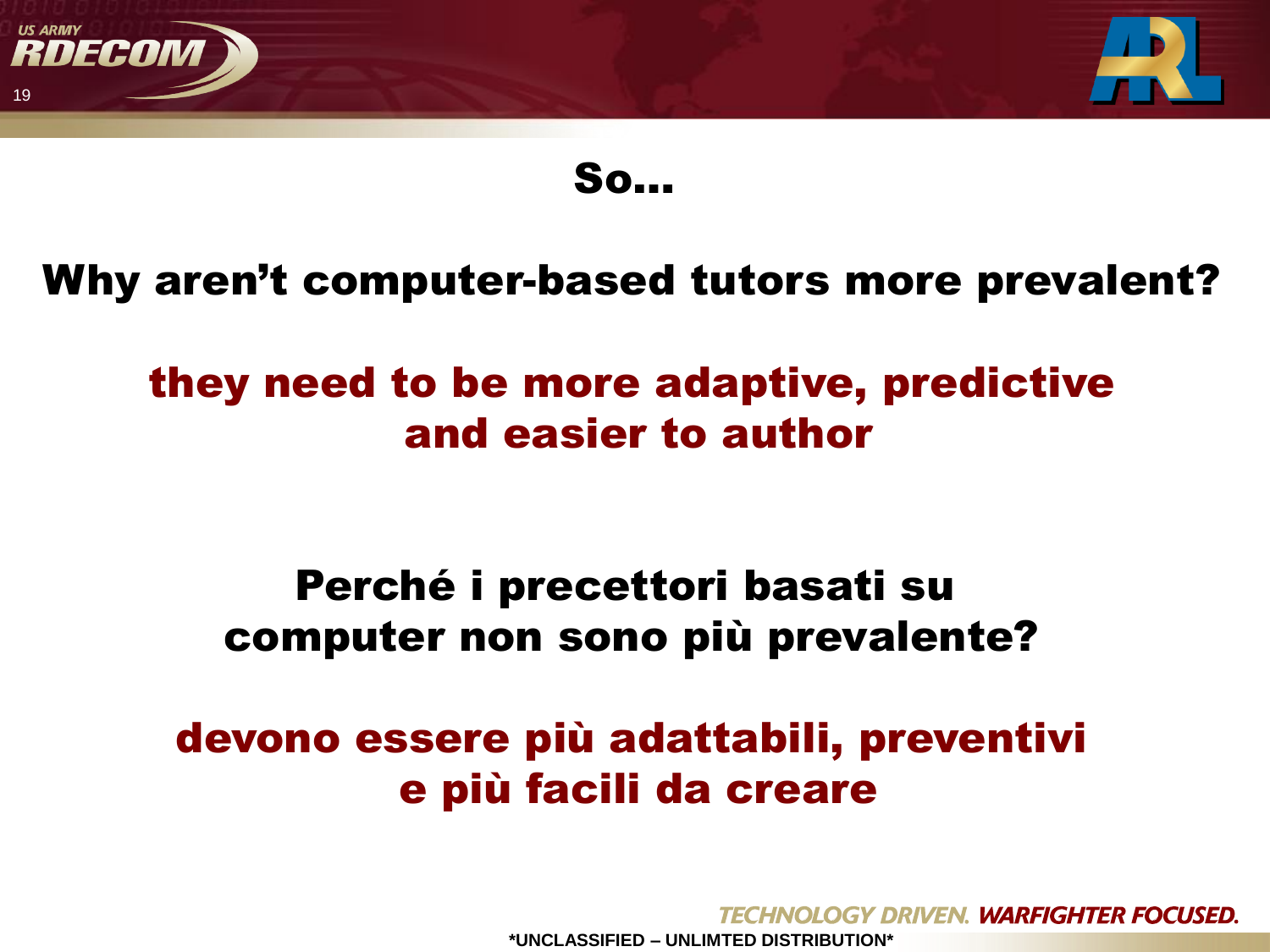



- **A Roadmap for Education Technology …** 
	- **http://www.cra.org/ccc/docs/groe/GROE%20Roadma p%20for%20Education%20Technology%20Final%20R eport.pdf**
	- **or Google "Roadmap for Education Technology"**
- **Listen to the papers that follow**
	- **Keith – clustering methods to determine trainee state**
	- **Elaine – reflection in trainee models**
	- **Heather – human-computer action in tutors**